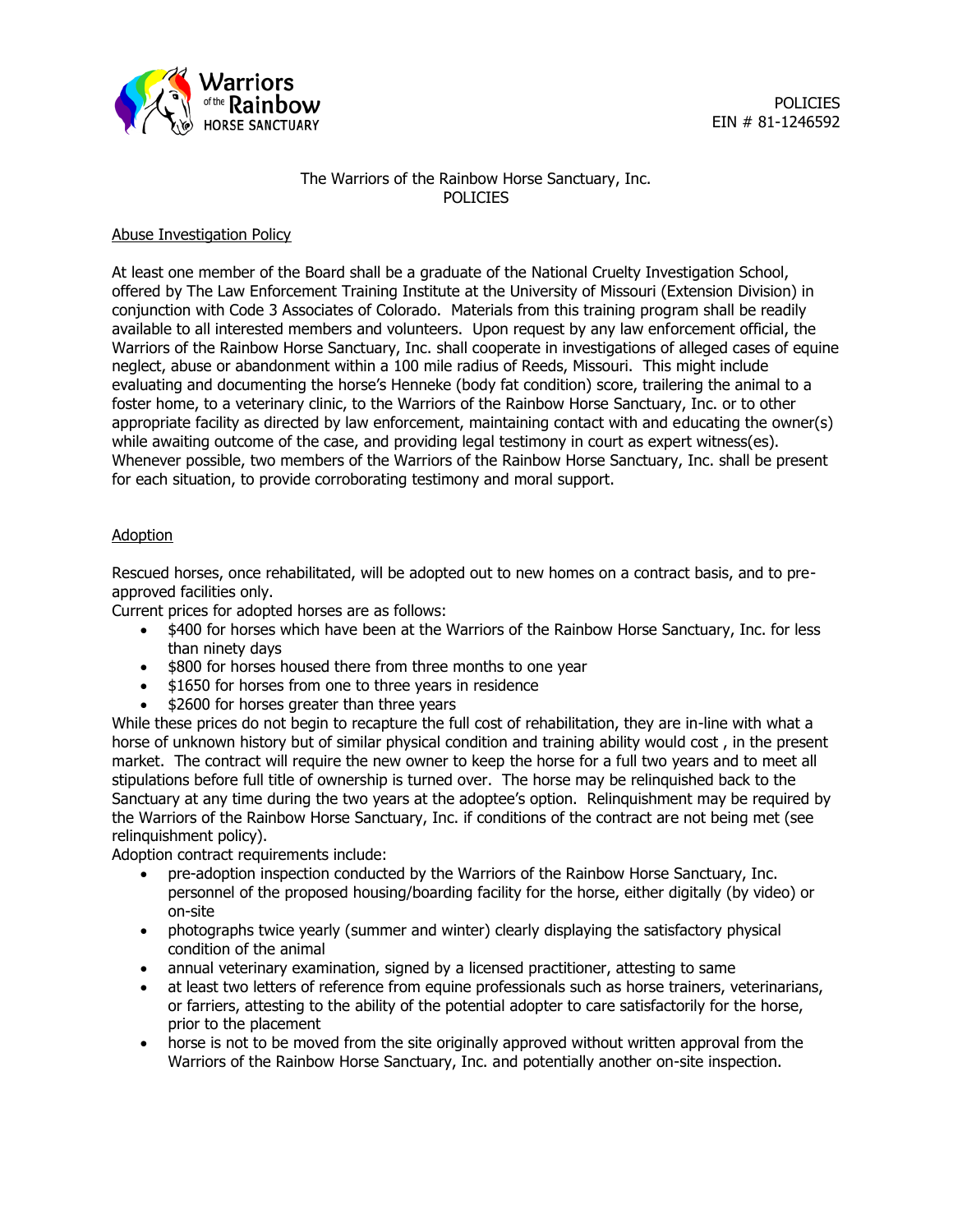

Emergency Evacuation

In the extremely unlikely event that an emergency evacuation of the horses housed at the Warriors of the Rainbow Horse Sanctuary, Inc., should be required, the Lucky J Arena and Steakhouse in Carthage, MO has been known to accept horses during past emergencies (e.g., flooding, 2015). Should the Lucky J fail to be available, the Flying M and Route 66 Arenas in Miller, MO are within nearly equal hauling distance. As a last resort, the Ozark Empire Fairgrounds in Springfield, MO could be utilized and is still only 50 minutes away.

#### Euthanasia

Decision on euthanasia shall be made only by a board member or officer upon consultation with a licensed veterinarian and with any other member of the board or officer. Horses shall receive palliative care (bute, banamine, etc .) until such time as the actual euthanasia can be scheduled. If there is a difference of opinion among board members, a vote shall be taken, with simple majority rule.

### **Fostering**

At times, there are horses which are in need of rescue when the main facility of the Warriors of the Rainbow Horse Sanctuary, Inc. is full. At these times, with the consent of any individual board member, the horse(s) may be placed into an approved foster home. Because of the on-going nature of the relationship of the foster homes to the Sanctuary, also, because placements are expected to be temporary in nature, semi-annual photographs/annual veterinary inspections/post-placement site inspections are not required on each individual placement. The foster home assumes the full cost of the upkeep of the horse, and is free to utilize the horse in whatever manner the board permits. Horses being fostered are equally available for adoption as horses at the main facility are. If the foster home decides it wants to adopt, it follows the same adoption procedure (including pricing) as other adopters do. The cost of the upkeep of the horse may be written off as a charitable deduction with presentation of appropriate receipts for each expenditure. Should there be sufficient funds from cash donations to the Warriors of the Rainbow Horse Sanctuary, Inc., at times, these expenditures may be reimbursed , instead (see reimbursement policy). This determination will be made at the sole discretion of the Secretary/Treasurer and will be made on an individual, case-by-case basis.

#### Horse Donations

Horses suffering neglect or abuse (or those in imminent danger of same) are obtained by the Sanctuary either privately (voluntary donations) or from law enforcement officials (involuntary seizure). Horse(s)' health and welfare are evaluated immediately upon arrival, documented digitally (by photos or video), by a completed Henneke body score and by attending veterinarian(s) statements. Horse(s)' health and welfare are re-evaluated at 90 days (or after) digitally and by Sanctuary members' or volunteers' statements. Horses will not be released from the Sanctuary into adoptive homes until their Henneke body scores are at least 5 and all underlying health issues have been adequately addressed. Ultimate decisions as to whether horse(s) will be accepted by the Sanctuary rest solely with the founding Board members or their designees, and include consideration of such factors as availability of pasture space and ultimate potential adoptability of the animal. If the Warriors of the Rainbow Horse Sanctuary, Inc., is full, so that a horse donation must be refused, every attempt shall be made to refer owners of the horse(s) offered for donation to other horse rescues or suitable placements.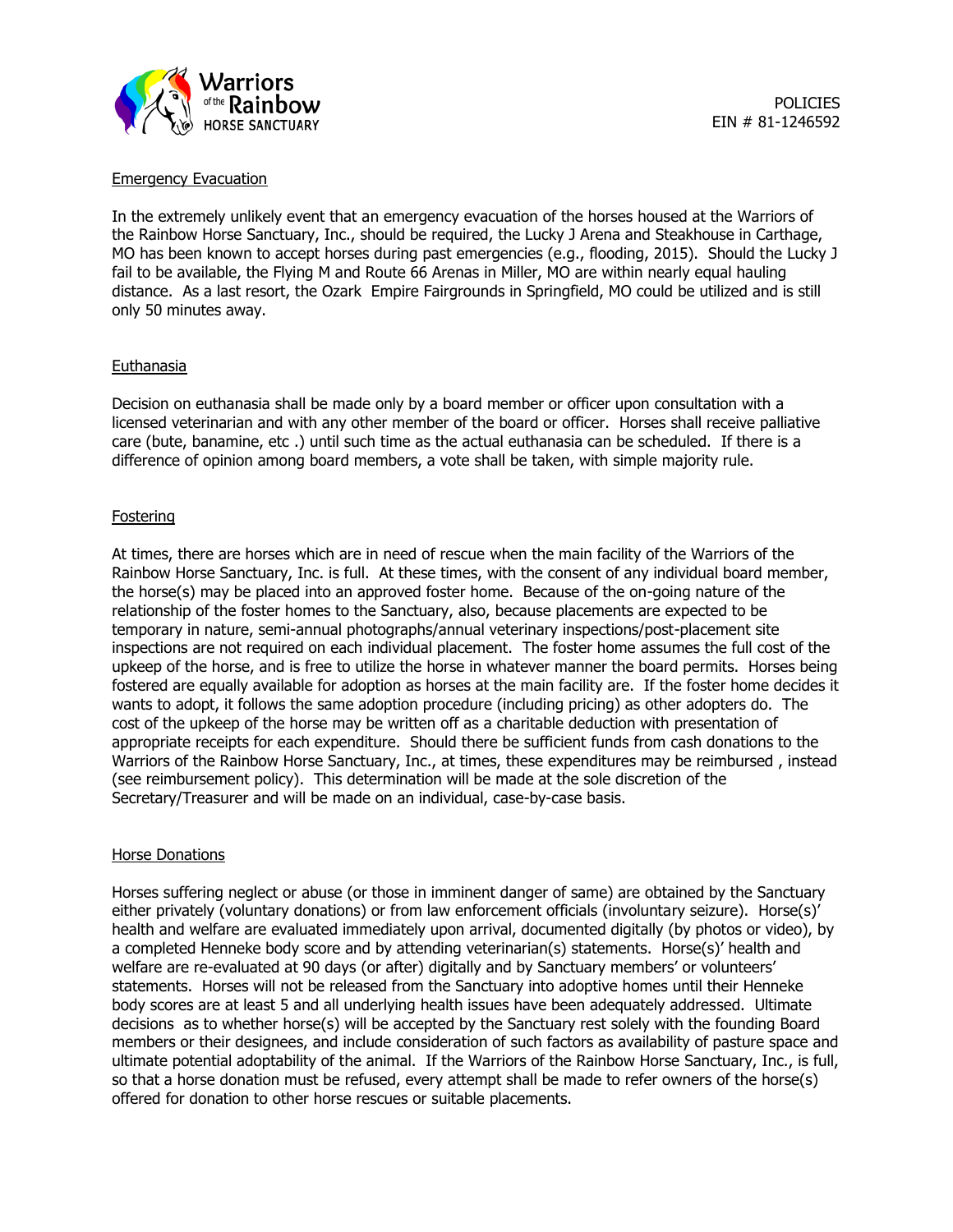

### Membership

Individual memberships in the Warriors of the Rainbow Horse Sanctuary, Inc. are available for \$35 per year. Junior memberships are \$15. Family memberships are \$60. Sustaining memberships are \$1000 and are good for the lifetime of the individual purchaser. Memberships entitle the members to an annual membership pin, riding privileges on those horses which are currently suitable, voting privileges at the biennial meetings, and a free subscription to the Warriors of the Rainbow Horse Sanctuary, Inc. Newsletter. Members are also entitled to a 10% discount on merchandise advertised on the website and for admission to all Warriors of The Rainbow Horse Sanctuary, Inc. events. Membership fees are deductible as a charitable donation for tax purposes.

#### Money Donations

All donations will promptly be acknowledged by letter or email, thanking the donor, explaining guidelines for tax deductions for charitable donations, and inviting them to become a member of the Warriors of the Rainbow Horse Sanctuary, Inc. A follow-up letter/email will be sent in 90 days to those who do not become members, inviting them again. A second follow-up letter/email will be sent at one year, inviting them for membership, sharing the Newsletter, and soliciting another donation. After the first two followups, donors will not be solicited more than once annually. A log of all donors, complete with date, amount of donation (or equivalent cash value, in case of a donation of goods), address, phone number, email address, and any pertinent comments, shall be maintained indefinitely.

# Policy Development and Review

Policies shall be reviewed by the Board of Directors at the biennial meeting. Suggested revisions shall be incorporated upon a simple majority vote of the board members present at that meeting. Updated versions shall be available on the website within 90 days.

# Privacy

It is the policy of the Warriors of the Rainbow Horse Sanctuary, Inc. never to share any personal information provided by any donor or volunteer to any third party for any reason. All precautions are taken to protect their information, which is encrypted and transmitted securely, on-line. They may opt out of future contact at any time by simple requesting that. Also, please be aware the website does contain links to other sites and the Warriors of the Rainbow Horse Sanctuary, Inc., is not responsible for the practices of those other sites.

#### Relinquishment

Should an adopter need, for whatever reason, to re-home a horse which has been adopted from the Warriors of the Rainbow Horse Sanctuary, Inc., in the past, they must contact the Warriors of the Rainbow Horse Sanctuary, Inc. for a new adoption contract for the new owner(s). The fee the new owner will pay will be the current adoption fee (which may be more than the original owner paid) and, it will be paid to the Warriors of the Rainbow Horse Sanctuary, Inc., not to the original adopter. *Under no* circumstances is any horse ever adopted from the Rainbows of the Warrior Horse Sanctuary, Inc. to be sold (at auction or privately), given away, or sent to slaughter. The new adopter must meet the same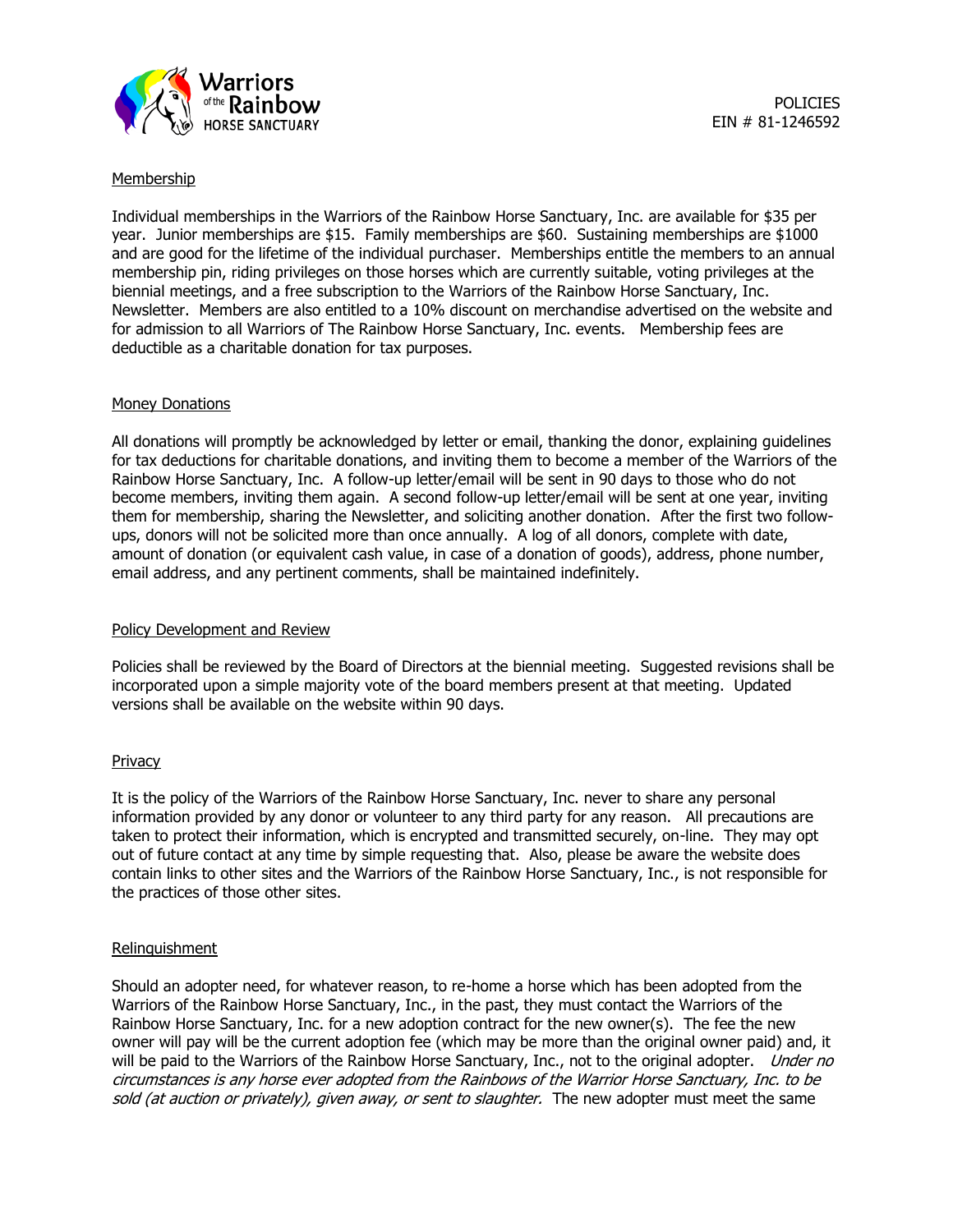

standards the original adopter did, i.e., pass an on-site pre-adoption visit, and produce post-adoption health attestations from a licensed veterinarian, complete with photographs, for 2 years. Should an adopter need to re-home a horse and not be able to find another adopter, it may be possible (but is unlikely) for the horse to be returned to the Warriors of the Rainbow Horse Sanctuary, Inc., because the Sanctuary is often full. Therefore, a potential adopter should consider seriously the obligation he or she is undertaking when adopting. The whole purpose of the Sanctuary is to prevent useful, well-trained, sound, fully-salvaged horses from being returned to the mill of multiple owners and perhaps inadequate ones, plus, the risk of slaughter being sold at auction would pose. Adopters are almost invariably receiving an animal worth far more than the meager adoption fee they pay, especially in terms of training, reliability, and all-around trustworthiness.

Should, in the sole opinion of the personnel of the Warriors of the Rainbow Horse Sanctuary, Inc., an adopter fail to meet the terms of the adoption contract, such that the horse's health and well-being are in jeopardy in any way, that horse will be immediately returned to the Warriors of the Rainbow Horse Sanctuary, Inc. or to one of its foster homes. The adopter's signature(s) on the original adoption contract testifies to their knowledge of, and agreement with, this clause, and they further agree not to impede such return, should it become necessary. There is no refund of adoption fees.

### Site Visits

Where feasible, an actual, in-person visit by a board member or volunteer to potential adopters' facilities shall be made before any rescue horse(s) are adopted out. Otherwise, videos or photographs are permissible. Photographic evidence and/or the Site Inspection Report shall be preserved in the horse(s)' file so long as the horse(s) remain ward(s) of the Warriors of the Rainbow Horse Sanctuary, Inc. Considerations for acceptability of a facility include: adequate turnout space, uncluttered by hazards, with a style of fencing conducive to the safety of horses; sufficiently clean, properly lit and well-ventilated stalls, loafing sheds, or windbreak shelters (three sided, 10' tall and 10' x 10' per head at minimum): unlimited access to clean water; the presence of a salt lick; and suitable quality and quantity of hay and/or pasture.

# **Sponsorships**

Sponsorships of individual horses are available for \$20 per year. This entitles the sponsor to unlimited training/riding sessions with the horse in question (insofar as the schedule of the Warriors of the Rainbow Horse Sanctuary, Inc. staff permits). This also entitles the sponsor to quarterly blogs and photographic updates on "their" horse. Sponsorships (as are memberships) are fully tax-deductible as charitable donations. The primary difference between sponsorships and memberships is that sponsors are entitled to work with a single horse, whereas members may work with all (personal skill levels permitting).

# **Transportation**

Since the Warriors of the Rainbow Horse Sanctuary, Inc. does not yet own a truck and trailer, as of 2016, volunteers or board members transporting rescue horses will be reimbursed at the rate of \$1.50 per mile (round-trip), funds permitting. Cost of transporting foster or adopted horses to their new homes will be assumed by the foster care person or adopter, respectively. Transportation for which reimbursement is not possible may be written off as a charitable deduction at the actual cost of the gasoline upon provision of the receipts.